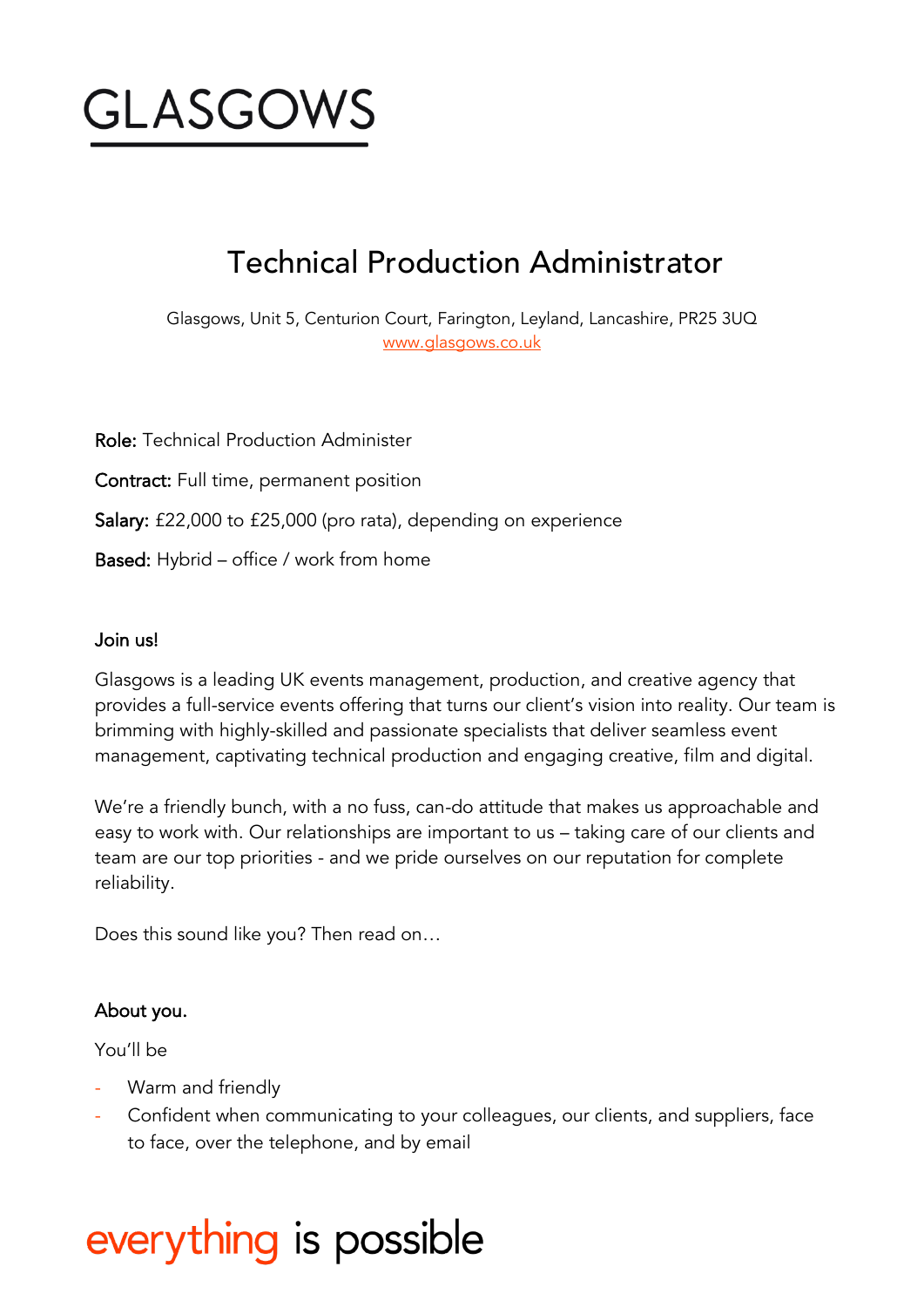- Highly motivated, enthusiastic, and technically minded
- An accurate and precise communicator

You'll have

- Excellent organisational skills
- An ability to prioritise tasks to meet deadlines
- A good working knowledge of Microsoft Office
- Experience working in office administration, ideally
- Some experience working with online databases and possibly CRM systems

#### The role: Technical Project Administrator.

This is an exciting opportunity for anyone with a technical background, good office administration experience and who is looking to develop their career. Whilst experience in events is preferred, it isn't essential as training will be provided.

As Technical Project Administrator you'll

- Provide production administration and support to our production team for internal and external projects, including:
	- Systems development
	- Setting up systems for specific projects
	- Database/supplier management
	- Stock control
	- Drafting content
	- General administrative support for the wider production team
- Be supportive, providing office-based support for our production managers who are often out of the office on events
- Be proactive, able to manage your own tasks and sometimes work with little support

Other responsibilities include:

- Maintaining systems for stock control
- Maintaining a database of suppliers and freelancers
- Provide assistance in any research required for tenders and projects, including:
	- new technology and creative solutions
	- obtaining quotes for products or services
- Creating and amending documentation for events and projects
- Office administration
- Finance administration
- Minute meetings as necessary